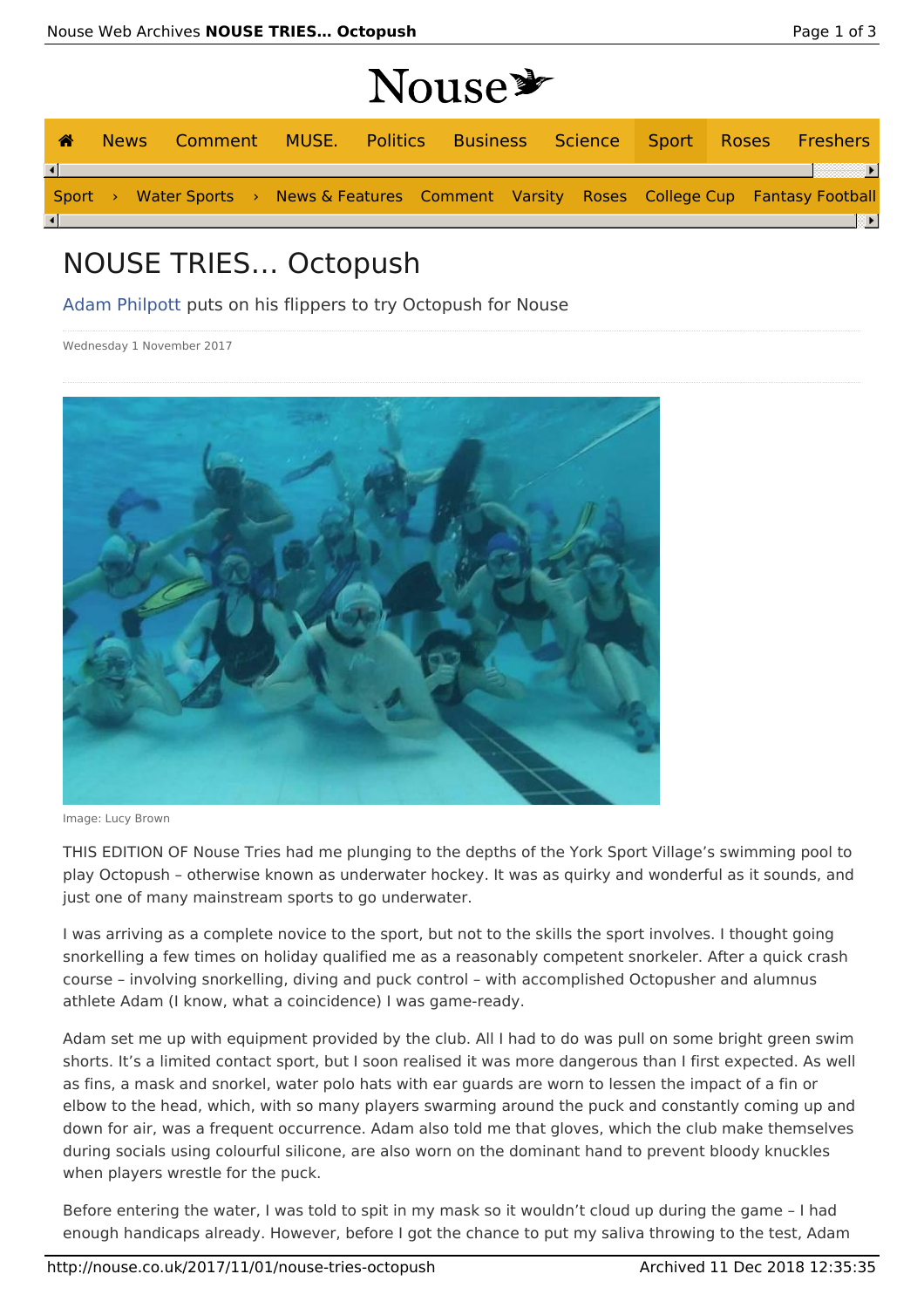had already comically spat in my mask by accident. I suppose I shouldn't leave you wondering whether I then continued to use that mask. I didn't – back into the bag of masks I went.

Then it was time for the match. On each team there are six players in the water and four subs, with a mix between male and female, students and alumni. The aim was to manoeuvre a 1.2kg lead puck along the pool floor and into the goal (a 3m metal tray) with miniature hockey sticks.

For any side to be successful in a team sport, communication is key; yet, being played underwater, there could be no vocal ear bashings from the manager on the side, or screams from players in space. Octopush instead requires each player to anticipate when to take a deep breath and be at the pool's floor in time to receive a pass or intercept the oncoming congestion. It was a fast and hectic game, with players swarming around the puck like sharks to lonely prey, and it quickly became evident that I was out of my depth.

The others could hold their breath longer, keep up with play even when resurfacing for air, and their puck skills were excellent – as was to be expected. I, however, could be found floundering on the surface of the water, coughing and gasping for air as I yet again failed to fully clear my snorkel of water. Sorry to those I kicked in the head while they passed beneath me in my frantic moment of treading water.

My team were scoring a lot of goals but it's fair to say that I didn't have much of a hand in them. After each goal, teams go back to the opposite ends of the pool and then it's a race to get to the puck first in the middle upon the restart. Or, for me, the restart resembled a welcome moment to catch my breath.

I improved as the game progressed, and started to join the swarm around the puck, but before long I had to resurface for air. It does help to be able to hold your breath underwater for long periods – but the real art to the sport is being able to know when to descend, making the use of oxygen tactical.

Since its foundation in 2006, the club has seen steady growth on campus. Roses 2017 was the first time they competed for points against Lancaster, taking the lot with a convincing win. While they don't compete in BUCS, the club plays in national competitions and are the only university team to compete in the Yorkshire League.

Although tougher than expected, I enjoyed myself, especially due to such friendly company. Well worth a go whatever your ability (I almost drowned). If you fancy taking the plunge, the club recruits members throughout the year and only requires a basic swimming ability to start.

Let's face it, very few will have played the sport (I'd never even heard of it) so it would sound pretty impressive if you brought it up in conversation on your next Tinder date. They also include Finding Nemo quotes in their emails: what more could you want.

Now, time to get that water out of my ears!

If you would like to know more, or if you're interested in Octopush, contact octopush@yusu. co.uk.



| Most Read Discussed                                           |  |  |  |  |  |  |  |  |
|---------------------------------------------------------------|--|--|--|--|--|--|--|--|
| 1. Men's Football 3s fight back to win on Derby Day           |  |  |  |  |  |  |  |  |
| 2. Premier League Round-Up: Gameweek 15                       |  |  |  |  |  |  |  |  |
| 3. Zidane the greatest of all time                            |  |  |  |  |  |  |  |  |
| 4. Mind over Matter: An insight into the psychology of boxing |  |  |  |  |  |  |  |  |